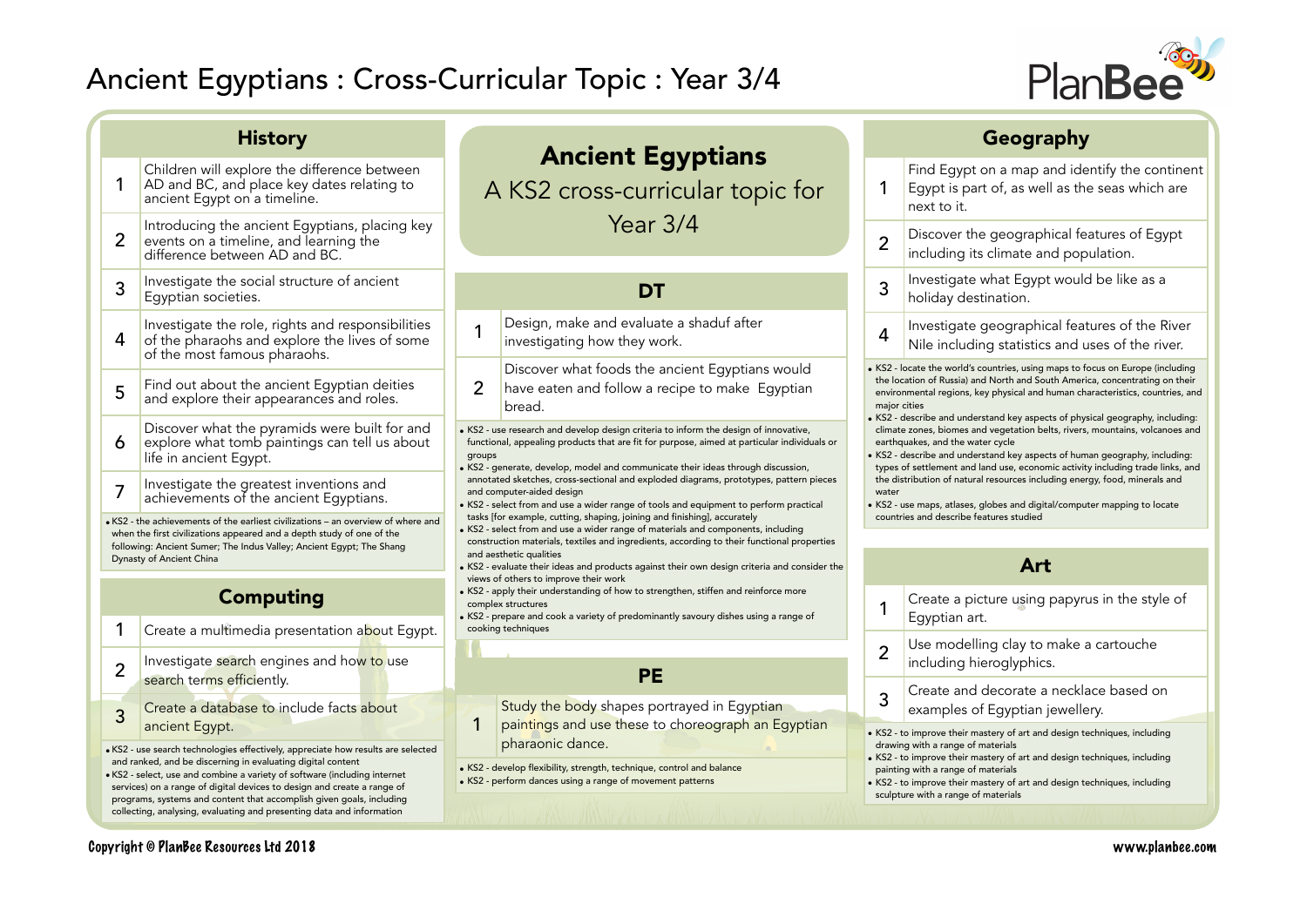

Copyright © PlanBee Resources Ltd 2018 www.planbee.com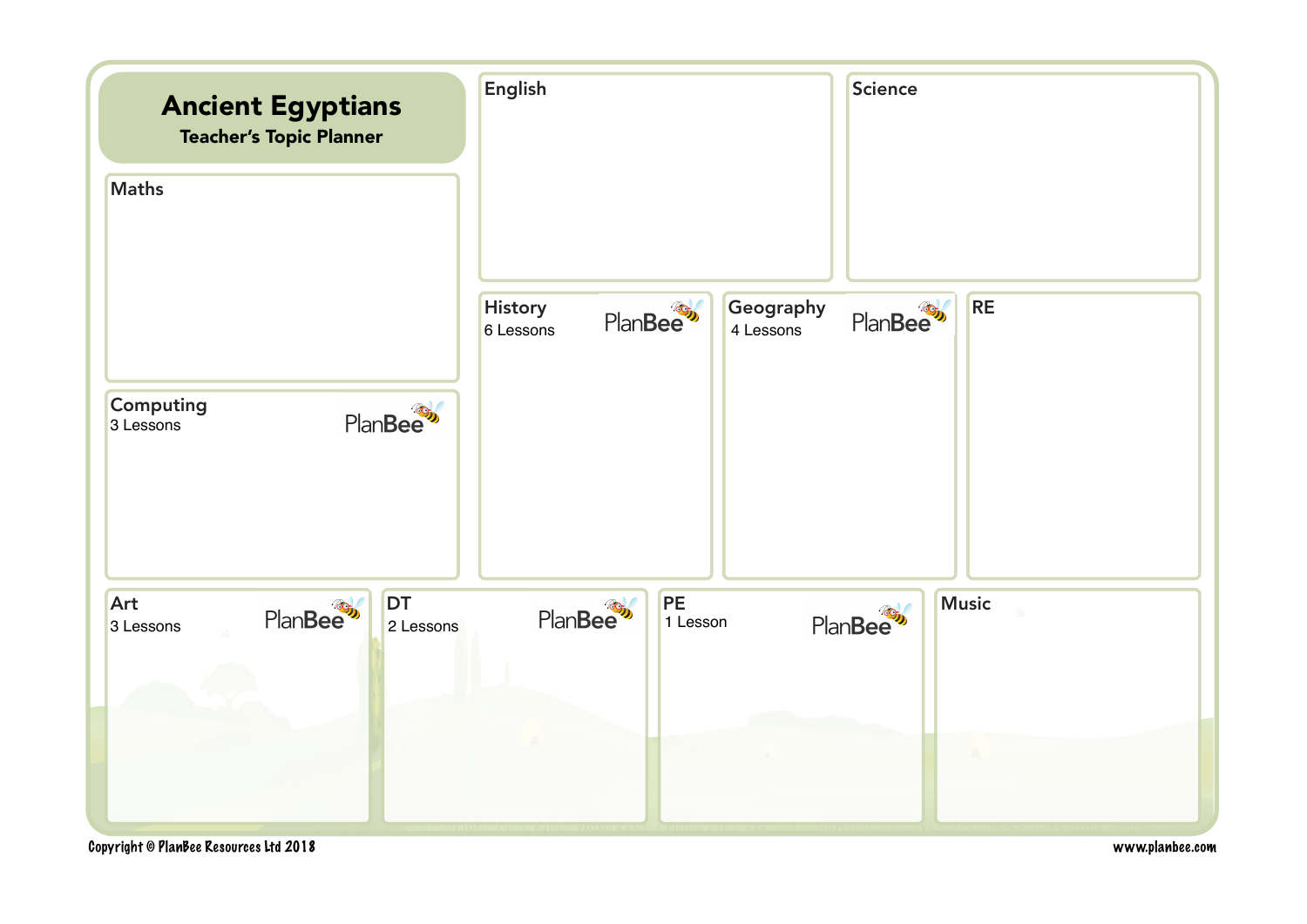

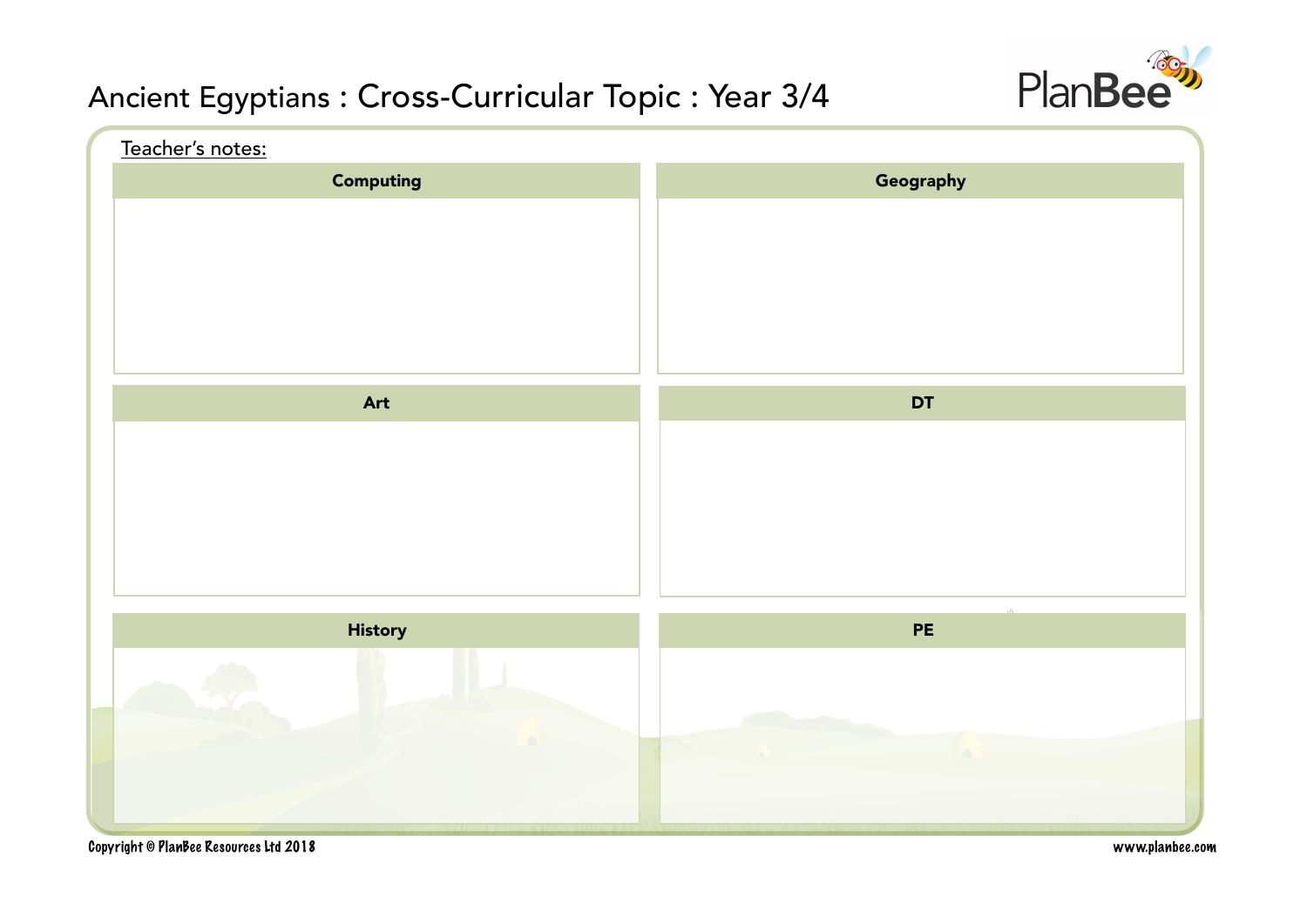

|          | <b>HISTORY</b>                                                                    |                                                                                                                                                                                                                                                                                                                                                                  |                                                                                                                                                                                                                                                                                                         |                                                                                                                                                   |  |
|----------|-----------------------------------------------------------------------------------|------------------------------------------------------------------------------------------------------------------------------------------------------------------------------------------------------------------------------------------------------------------------------------------------------------------------------------------------------------------|---------------------------------------------------------------------------------------------------------------------------------------------------------------------------------------------------------------------------------------------------------------------------------------------------------|---------------------------------------------------------------------------------------------------------------------------------------------------|--|
|          | <b>Learning Objective</b>                                                         | <b>Overview</b>                                                                                                                                                                                                                                                                                                                                                  | <b>Assessment Questions</b>                                                                                                                                                                                                                                                                             | <b>Resources</b>                                                                                                                                  |  |
| Lesson 1 | To place key events from<br>the ancient Egyptian<br>period on a timeline.         | Children will consider what they already know about<br>ancient Egypt, then locate Egypt on a map. They<br>will identify the difference between AD and BC, and<br>place key events from the ancient Egyptian<br>civilisation on a timeline, as well as putting the<br>ancient Egyptian civilisation in historical context<br>with other familiar historical eras. | . Can children identify the difference between AD and BC<br>dates?<br>• Are children able to name a key event in Ancient Egyptian<br>history?<br>. Can children correctly order BC dates?                                                                                                               | • Slides<br>• Timeline Sheet 1A<br>• Timeline Cards 1A/1B/1C<br>• Squared paper (FSD? activity only)                                              |  |
| Lesson 2 | To find out how society in<br>ancient Egypt was<br>organised.                     | Children will learn about the different levels within<br>ancient Eqyptian society and discover the roles of<br>each person. The children are then challenged to<br>recall the information by defining the societal roles<br>and organising them in order of importance.                                                                                          | . Do children know that different groups of people had<br>different rights and roles in ancient Egyptians society?<br>• Can children describe who had most and least power in<br>ancient Egyptian society?<br>• Can children identify and describe the different groups of<br>society in ancient Egypt? | • Slides<br>• Worksheets 1A/1B/1C<br>• Information Sheet<br>• Character Charades cards                                                            |  |
| Lesson 3 | To find out who the<br>pharaohs were and why<br>they were important.              | Children investigate the role of the Egyptian<br>pharaoh in more detail and discover the lives of<br>famous pharaohs and their successes and failures.<br>The children have the opportunity to research and<br>write about a famous pharaoh.                                                                                                                     | • Can children explain what a pharaoh is?<br>• Can children describe what the life of a pharaoh was like?<br>• Can children identify some of the most famous ancient<br>Egyptian pharaohs and explain why they are remembered?                                                                          | $\bullet$ Slides<br>· Worksheets 2A/2B/2C<br>• Information Sheet<br>• Worksheet 2D (FSD? activity only)<br>• Challenge Cards (FSD? activity only) |  |
| Lesson 4 | To find out about ancient<br>Egyptian gods and<br>goddesses.                      | Children explore the belief system of the ancient<br>Egyptians, investigating the many different deities<br>and what each one represented. The children must<br>use the information about each god to create<br>images and descriptions.                                                                                                                         | . Do children know that the ancient Egyptians worshipped<br>lots of different gods and goddesses?<br>• Can children name some ancient Egyptian gods and<br>qoddesses?<br>• Can children express their knowledge of ancient Egyptian<br>gods and goddesses in a variety of ways?                         | • Slides<br>• Worksheets 3A/3B/3C<br>· Gods Catalogue sheet<br>· Books, access to internet, etc.<br>• Split Book Template sheet<br>嵞              |  |
| Lesson 5 | dh.<br>To find out about the<br>pyramids of ancient<br>Egypt.                     | Children take a closer look into the tombs of the<br>pharaohs and why they built pyramids. They will<br>explore the structures of early tombs and compare<br>them to the great pyramids of Giza. The children<br>will also explore the tomb paintings and discuss<br>what these paintings might tell us about ancient<br>Egyptian lifestyles.                    | • Can children describe some of the ancient Egyptian beliefs<br>in life after death?<br>. Do children know that the pyramids of Egypt were the<br>tombs of the pharaohs?<br>• Can children suggest ways in which we can learn about<br>ancient Egypt from the pyramids that have survived?              | • Slides<br>• Worksheets 4A/4B/4C<br>• Information Sheet A/B<br>• Pyramid Net sheet (FSD? activity only)                                          |  |
| Lesson 6 | To investigate the<br>inventions and<br>achievements of the<br>ancient Egyptians. | In this final lesson the children will investigate the<br>inventions of the ancient Egyptians and how they<br>were used to improve their lives. The children will<br>reflect on these inventions and how they might still<br>be used today either as they were or having been<br>developed over the years.                                                       | • Can children describe some of the inventions of the ancient<br>Egyptians?<br>• Can children evaluate some of the biggest achievements of<br>the ancient Eqyptian civilisation?<br>• Can children suggest how the inventions and achievements<br>of the ancient Egyptians impact our lives today?      | · Slides<br>• Worksheet 5A<br>• Information Sheet<br>• Decimal Dilemma sheets A/B/C (FSD?<br>activity only)                                       |  |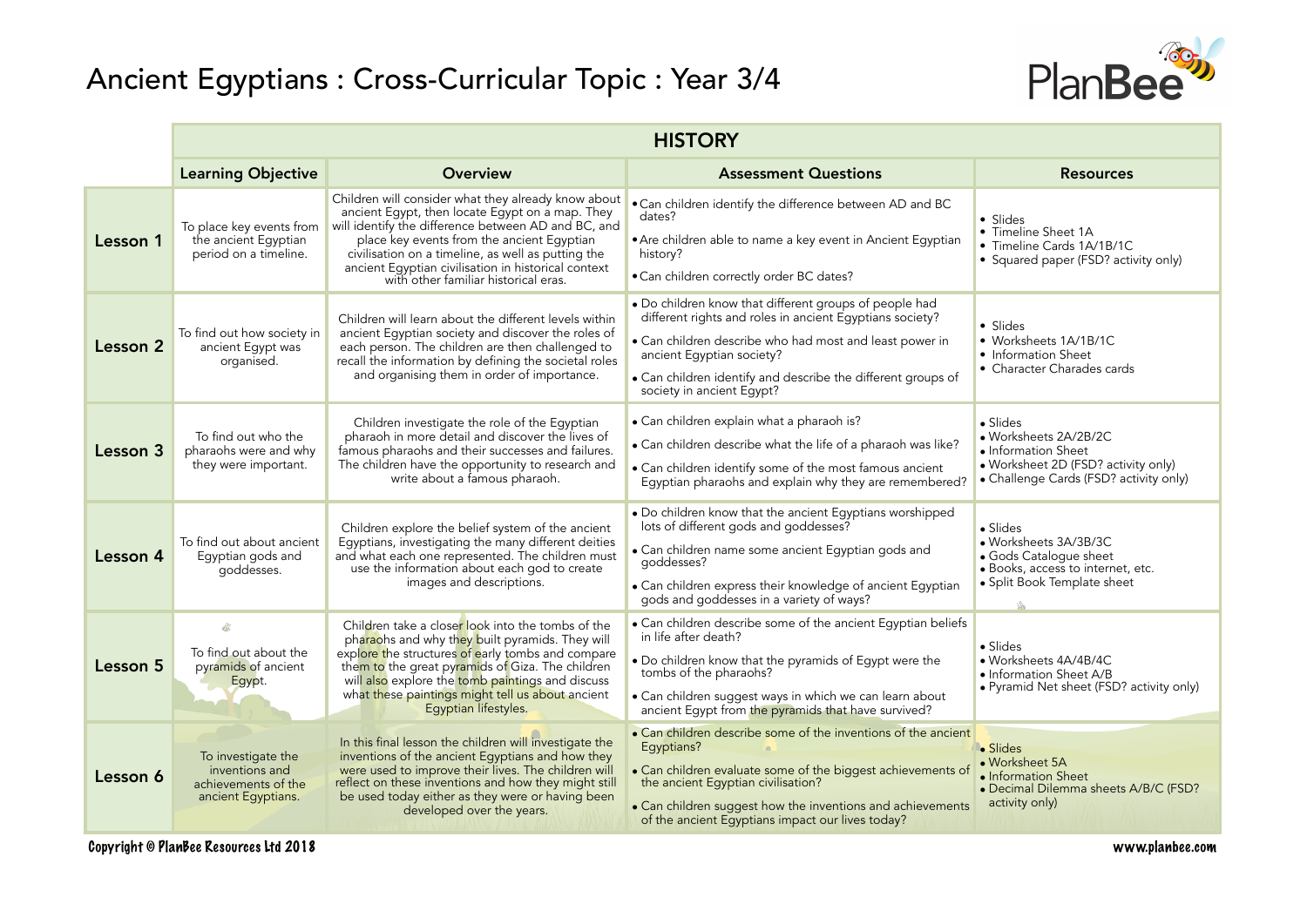

|          | <b>GEOGRAPHY</b>                                                          |                                                                                                                                                                                                                                                                                                                                |                                                                                                                                                                                                                                                         |                                                                                                                                                                                                    |  |  |
|----------|---------------------------------------------------------------------------|--------------------------------------------------------------------------------------------------------------------------------------------------------------------------------------------------------------------------------------------------------------------------------------------------------------------------------|---------------------------------------------------------------------------------------------------------------------------------------------------------------------------------------------------------------------------------------------------------|----------------------------------------------------------------------------------------------------------------------------------------------------------------------------------------------------|--|--|
|          | <b>Learning Objective</b>                                                 | <b>Overview</b>                                                                                                                                                                                                                                                                                                                | <b>Assessment Questions</b>                                                                                                                                                                                                                             | <b>Resources</b>                                                                                                                                                                                   |  |  |
| Lesson 1 | To be able to locate<br>Eqypt on a map.                                   | Children use maps to identify where Egypt is<br>in the world and then take a closer look at the<br>country and its surrounding seas. They then<br>look at the cities within the country and where<br>they are placed. The children reflect on why<br>the cities are generally placed along the Nile<br>or near a water source. | • Can children locate Egypt on a map?<br>. Do children know which continent Egypt is in?<br>. Do children know some of the major rivers and<br>cities of Eqypt?                                                                                         | $\bullet$ Slides<br>• Worksheets 1A/1B/1C<br>• Question Cards                                                                                                                                      |  |  |
| Lesson 2 | To find out about some of<br>the geographical features<br>of Eqypt.       | Children use their researching skills to find<br>facts about Egypt's geographical features.<br>They will research various facts about Egypt<br>and use this to answer set questions.<br>Alternatively they can go on a fact hunt<br>around the classroom to find the answer to<br>given questions.                             | • Can children use information to make predictions<br>about what a place is like?<br>• Can children ask and answer questions about what<br>a place is like?<br>• Can children use different sources of information to<br>find out answers to questions? | $\bullet$ Slides<br>• Worksheets 2A/2B/2C<br>• Information Sheet<br>• Books, CD ROMs, access to internet, etc.<br>• Fact Hunt/Fact Finder sheets (FSD? activity only)                              |  |  |
| Lesson 3 | To be able to use<br>information about Egypt<br>to plan a holiday.<br>dà. | Children explore modern Egypt through<br>pictures of tourist attractions and other<br>landscapes. They are challenged to use these<br>pictures and other information to put<br>together a holiday brochure to persuade<br>people to go on holiday to Egypt.                                                                    | • Can children use adjectives to describe what a<br>place is like?<br>• Can children identify tourist attractions of Egypt?<br>• Can children communicate in ways appropriate to<br>the task and audience?                                              | $\bullet$ Slides<br>· Worksheets 3A/3B/3C<br>• Eqypt Attractions cards<br>• Map of Egypt (FSD? activity only)<br>• Worksheet 3D (FSD? activity only)                                               |  |  |
| Lesson 4 | To investigate<br>geographical features of<br>the River Nile.             | Children explore the geographical features of<br>the River Nile. They look at the tributaries and<br>theorised sources of the river as well as the<br>mouth and the nine countries it flows through.<br>The children will discuss the uses of the river<br>both today and historically.                                        | • Can children locate the River Nile on a map?<br>• Can children describe some of the geographical<br>features of the Nile?<br>• Can children use maps and other sources to find<br>out information about the River Nile?                               | $\bullet$ Slides<br>• Worksheets 4A/4B/4C<br>• River Nile Map sheet<br>· Books, access to internet, etc.<br>• Fact Cards (FSD? activity only)<br>• River Nile Fact Hunt sheet (FSD? activity only) |  |  |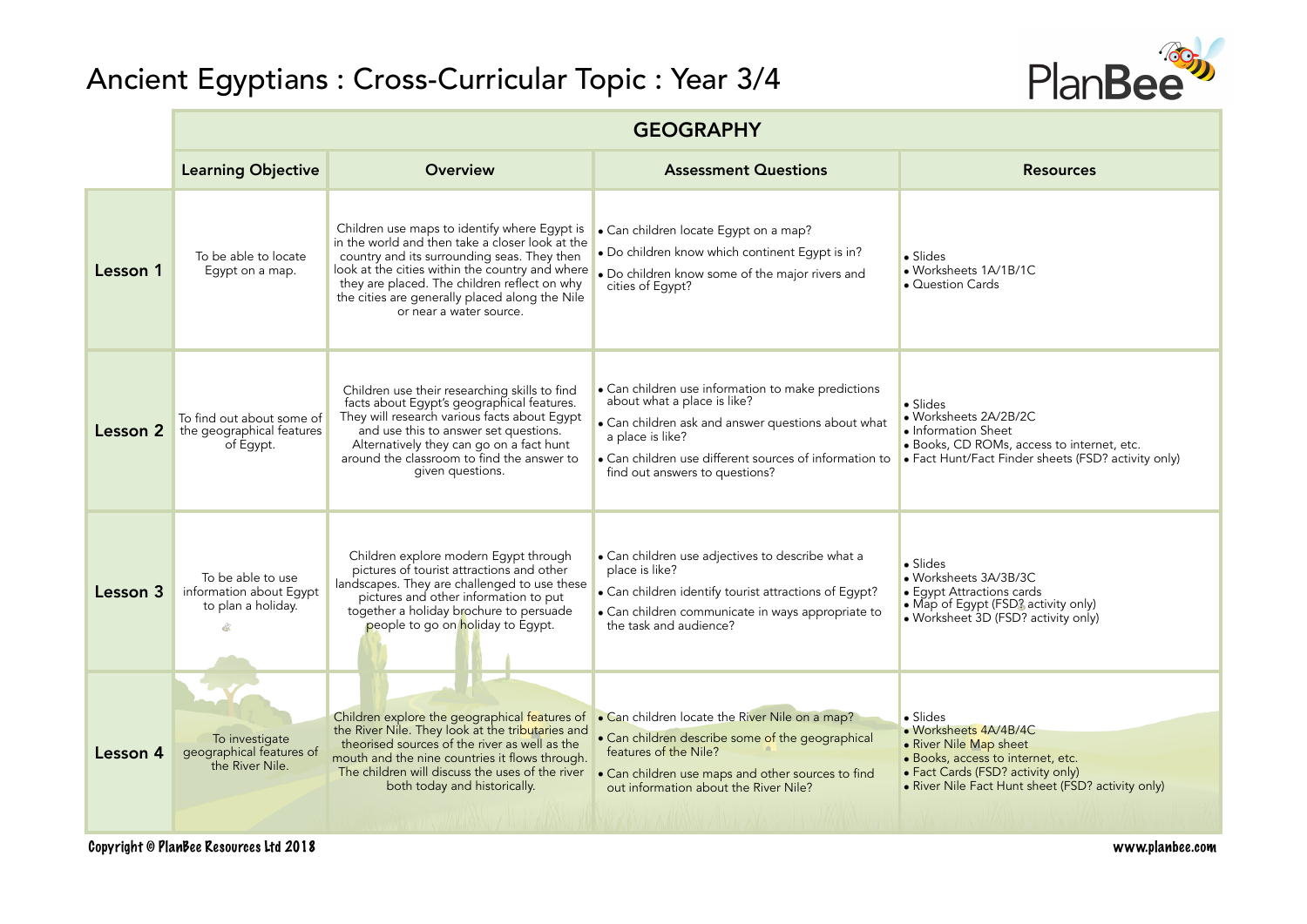

|          | <b>ART</b>                                                           |                                                                                                                                                                                                                                                                                                                                  |                                                                                                                                                                                                                                                                                                     |                                                                                                                                                                                                                   |  |
|----------|----------------------------------------------------------------------|----------------------------------------------------------------------------------------------------------------------------------------------------------------------------------------------------------------------------------------------------------------------------------------------------------------------------------|-----------------------------------------------------------------------------------------------------------------------------------------------------------------------------------------------------------------------------------------------------------------------------------------------------|-------------------------------------------------------------------------------------------------------------------------------------------------------------------------------------------------------------------|--|
|          | <b>Learning Objective</b>                                            | Overview                                                                                                                                                                                                                                                                                                                         | <b>Assessment Questions</b>                                                                                                                                                                                                                                                                         | <b>Resources</b>                                                                                                                                                                                                  |  |
| Lesson 1 | To be able to make a<br>papyrus picture.                             | Children will discover the process of making<br>papyrus that the ancient Egyptians used. They<br>will reflect on how the papyrus was then used<br>and use these ideas to influence their own<br>pictures to put on the papyrus sheets they<br>make.                                                                              | • Can children identify the style and content of<br>ancient Egyptian art?<br>• Can children create their own piece of replica<br>papyrus?<br>• Can children decorate their papyrus in the style of<br>ancient Egyptian art?                                                                         | $\bullet$ Slides<br>• Picture Cards<br>• Strips of brown paper<br>• PVA/water mix<br>• Greaseproof paper<br>• Gods and Goddesses sheet (FSD? activity only)                                                       |  |
| Lesson 2 | To be able to make a<br>replica of an ancient<br>Egyptian cartouche. | Children will learn about how the ancient<br>Eqyptians used cartouches to record their<br>names, particularly after death. The children<br>will need to translate their name into<br>hieroglyphs and use clay modelling skills to<br>create their own cartouche.                                                                 | • Do children know what a cartouche is and what it<br>was for?<br>• Can children plan what they want their finished<br>artwork to achieve?<br>• Can children evaluate their artwork identifying areas<br>of strength and weakness?                                                                  | $\bullet$ Slides<br>· Worksheets 2A/2B<br>• Template Sheet<br>• Help Sheet<br>• Modelling clay<br>$\bullet$ Card<br>$\bullet$ Paint<br>• String (FSD? activity only)                                              |  |
| Lesson 3 | To be able to make an<br>ancient Egyptian<br>necklace.               | Children will look at different pictures of<br>ancient Egyptian jewellery that has been<br>found, thinking about the decorations that<br>have been used and what the necklaces may<br>have been made from. They will think about<br>the colours and materials they will use in their<br>own necklace design using a paper plate. | • Can children gather ideas for their own artwork<br>from ancient Egyptian necklaces?<br>• Can children work with a variety of materials and<br>techniques to create an ancient Egyptian necklace?<br>• Can children evaluate their finished artwork, and<br>say what they think and feel about it? | $\bullet$ Slides<br>• Worksheets 3A/3B<br>• Eagle Template sheets<br>• Large paper plates<br>• Paints/felt-tips<br>$\bullet$ Pasta<br>• Picture Cards (FSD?)<br>• Other art materials dependent on designs (FSD?) |  |

|          | <b>PE</b>                                                                              |                                                                                                                                                                                                                                                                                                                           |                                                                                                                                                                                                                                                                           |                                                                                                        |  |
|----------|----------------------------------------------------------------------------------------|---------------------------------------------------------------------------------------------------------------------------------------------------------------------------------------------------------------------------------------------------------------------------------------------------------------------------|---------------------------------------------------------------------------------------------------------------------------------------------------------------------------------------------------------------------------------------------------------------------------|--------------------------------------------------------------------------------------------------------|--|
|          | <b>Learning Objective</b>                                                              | <b>Overview</b>                                                                                                                                                                                                                                                                                                           | <b>Assessment Questions</b>                                                                                                                                                                                                                                               | <b>Resources</b>                                                                                       |  |
| Lesson 1 | $\sim$ $\sim$ $\sim$<br>To be able to<br>choreograph and perform<br>an Egyptian dance. | Children look at the body poses that are<br>pictured in ancient Egyptian paintings and<br>think about how they can incorporate these<br>types of poses into a pharaonic dance. They<br>have the opportunity to watch a<br>choreographed routine and use this to inspire<br>their own dances based on this style of dance. | • Can children study artefacts from ancient Egypt to<br>use as inspiration for a dance?<br>• Can children create a dance appropriate to the<br>style of music?<br>• Can children evaluate their performances,<br>identifying both strengths and areas for<br>improvement? | • Slides<br>• Track of Egyptian Music<br>• Picture Cards<br>• Eqyptian Gods sheet (FSD? activity only) |  |